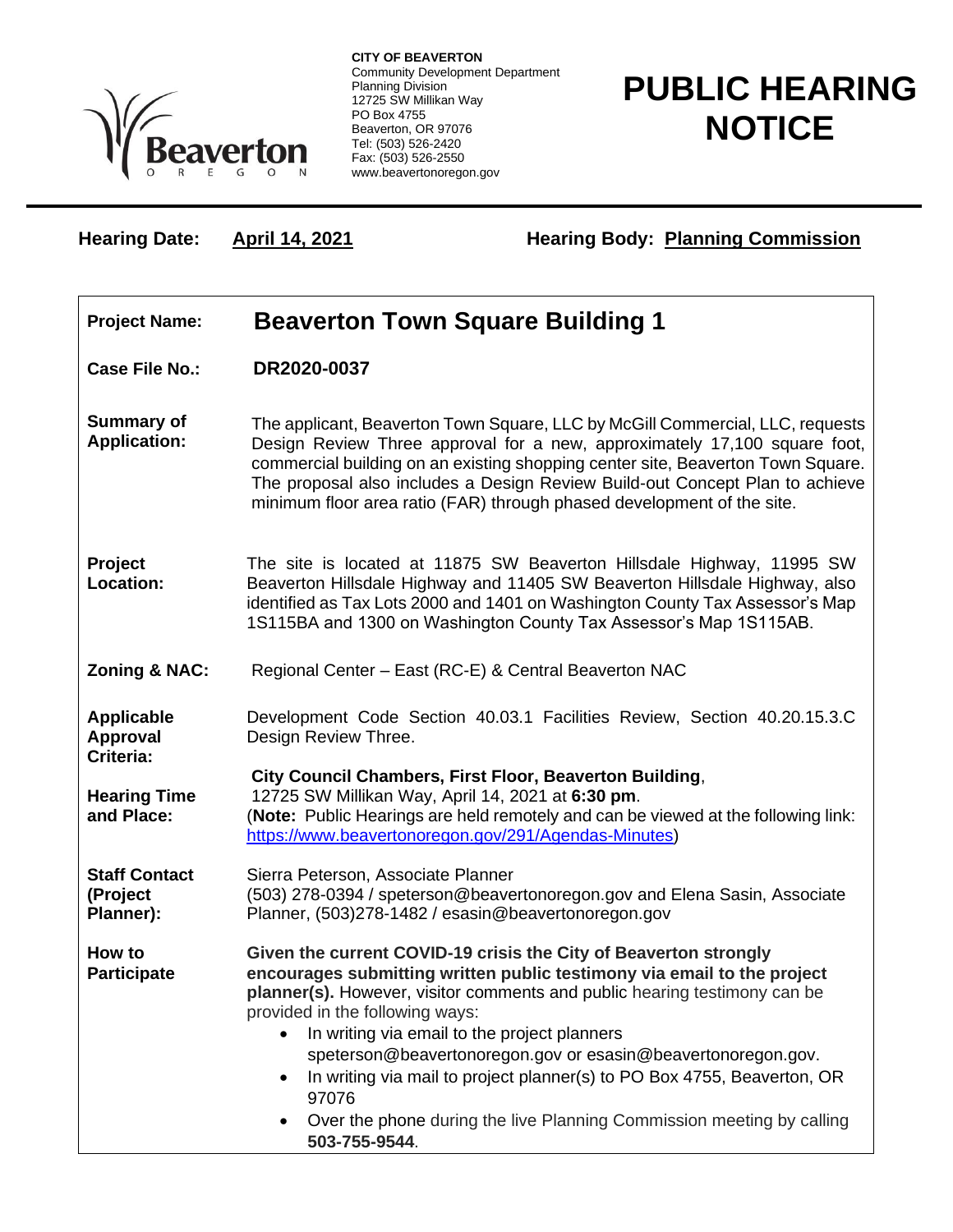In person on a video link. The Planning Commission Meeting can be viewed from the Beaverton Building Council Chambers, and in-person public hearing testimony may be provided on a computer set up in the Beaverton Building.

*NOTE: The City of Beaverton has declared a State of Emergency due to COVID-19 and the Community Development Division is closed to the public until further notice. The Community Development Department is evaluating temporary changes to processes and procedures to respond appropriately to the COVID-19 State of Emergency, and is committed to ensuring that the land use review process continues to fulfill the requirements of state and local law while protecting the health and wellbeing of the community.*

Pursuant to Section 50.58 of the Beaverton Development Code, written comments or exhibits submitted prior to the hearing to be submitted by staff at the hearing must be received by the City Recorder no later than 4:30 p.m. on the day of the scheduled hearing. Mailed written comments to the Commission should be sent to the attention of Sierra Peterson, Planning Division, PO Box 4755, Beaverton, OR 97076. To be made a part of the staff report, correspondence needs to be received by **April 2, 2021**. All written testimony provided prior to the meeting will be provided to Planning Commission prior to their decision. Please reference the Case File Number and Project Name in your written comments. Comments may also be provided via email to [speterson@beavertonoregon.gov](mailto:speterson@beavertonoregon.gov) or [esasin@beavertonoregon.gov.](mailto:esasin@beavertonoregon.gov)

A copy of all documents and evidence submitted by or on behalf of the applicant, and applicable review criteria, are available for inspection. Please contact the project planner(s) for more information. A copy of the staff report will be available for inspection at no cost at least seven (7) calendar days before the hearing. A copy of any or all materials will be provided at a reasonable cost. A copy of the staff report may also be viewed online at: [www.beavertonoregon.gov/DevelopmentProjects](http://www.beavertonoregon.gov/DevelopmentProjects)

Staff strongly encourages you to participate in the public process by reviewing documents online and viewing the public meeting at [https://www.beavertonoregon.gov/291/Agendas-Minutes.](https://www.beavertonoregon.gov/291/Agendas-Minutes) If you do not have the technology to view documents, watch, or participate in the meeting, please contact the project planner for additional support

The Planning Commission shall conduct hearings in accordance with adopted rules of procedure and shall make a decision on the development application after the hearing closes. Failure to raise an issue in a hearing, by testifying in person or by letter, or failure to provide statements or evidence with sufficient specificity to afford the decision making authority an opportunity to respond to such issue, precludes appeal to the Land Use Board of Appeals on the issue.

## **Facilities Review Committee Meeting Day: Wednesday, March 24, 2021**

The Facilities Review Committee is not a decision-making body but advises the Director and Planning Commission on a project's conformity to the technical criteria specified in Section 40.03 of the Beaverton Development Code. The Director will include the Committee's recommendation in the staff report to the decision-making authority. The Facilities Review Committee meeting is open to the public but is not intended for public testimony.

*Accessibility information: This information can be made available in large print or audio tape upon request. Assistive listening devices, sign language interpreters, or qualified bilingual interpreters can be made available at any public meeting or program with 72 hours advance notice. To request these services, contact Sierra Peterson by calling 503-278-0394 or emai[l speterson@beavertonoregon.gov](mailto:speterson@beavertonoregon.gov) or Elena Sasin by calling 711 503-526-2494 or email [esasin@beavertonoregon.gov.](mailto:esasin@beavertonoregon.gov)*